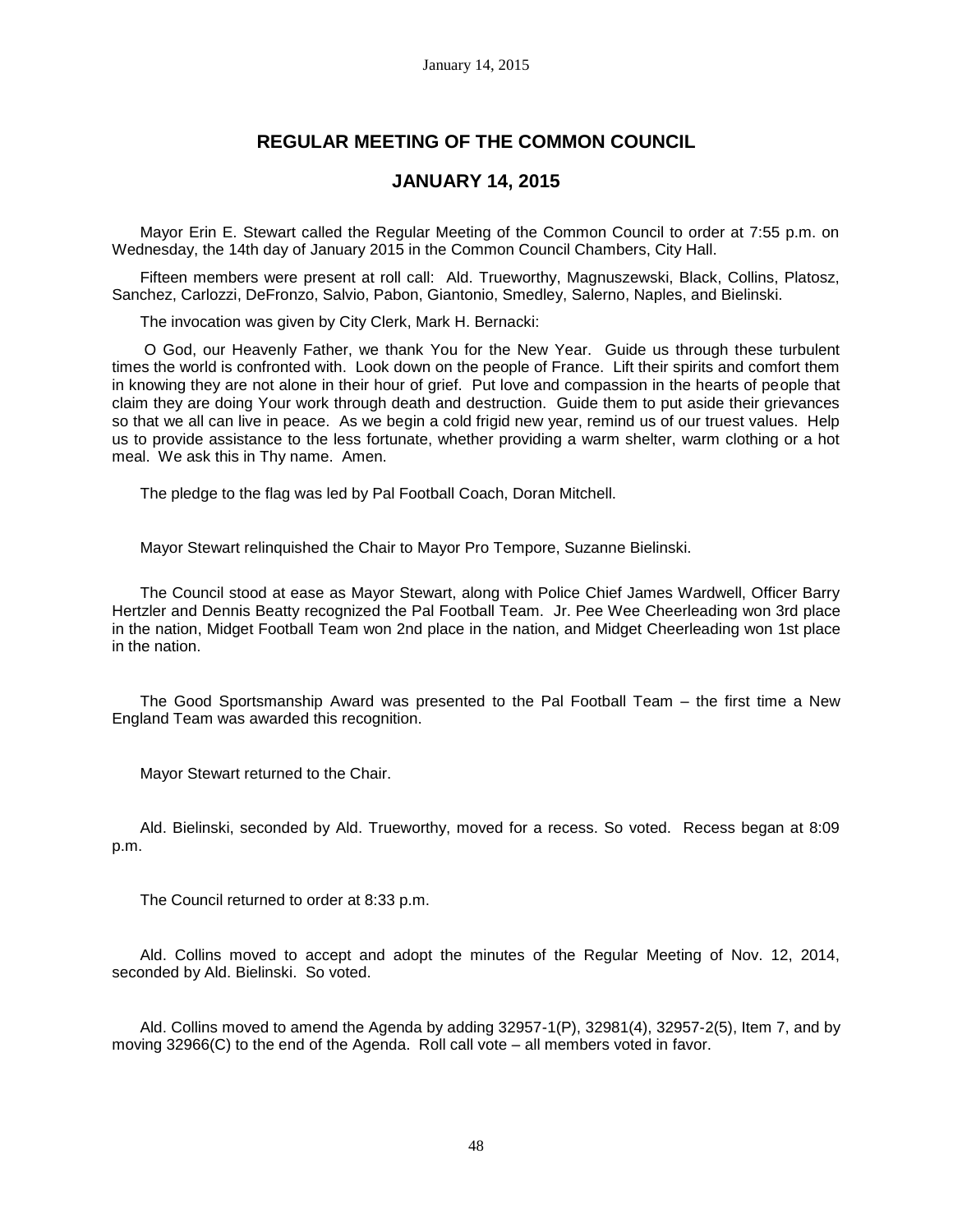# **PETITIONS**

### **32982 RE: ALD. COLLINS FOR CHANGING THE ZONE OF PROPERTIES FRONTING ON THE EASTERN SIDE OF ARCH STREET FROM B-1 (NEIGHBORHOOD BUS.) AND T (TWO-FAMILY) TO B-3 (SECONDARY BUS.) FROM 66 WALLACE STREET TO 700 ARCH STREET. REFERRED TO CITY PLAN COMMISSION AND THE ZONING SUBCOMMITTEE.**

### **32983 RE: ALD. SALERNO FOR REPLACING FADED "NO PARKING" SIGN IN THE AREA OF 249 GROVE STREET. REFERRED TO THE DEPT. OF PUBLIC WORKS.**

Ald. Collins moved to adopt the Consent Agenda, seconded by Ald. Bielinski. Roll call vote – all members voted in favor. Approved January 15, 2015 by Mayor Erin E. Stewart.

# **CONSENT AGENDA**

# **CITY CLERK**

## **32965 RE: CLAIMS FOR INJURIES AND/OR PROPERTY DAMAGE**

To Her Honor, the Mayor, and the Common Council of the City of New Britain: the undersigned beg leave to report the following:

#### CLAIMANTS NAME

- Ellison, Joseph by Atty. William B.M. Wynne
- **Gonzalez Jr., Hector W.**
- Kania, Alfred
- Noga, Wanda by Atty. Timothy Sullivan
- **Pawelczyk, Greg**
- Rivera, Jasmin
- Shaffer, Barbara J.
- Soovajian, Genevieve
- Soovajian, Osheen B.

Mark H. Bernacki City Clerk

# **CITY PLAN COMMISSION**

# **32930-1 CERTIFICATION OF LOCATION 117-A CHRISTIAN LANE – E & AN, LLC**

To Her Honor, the Mayor, and the Common Council of the City of New Britain: the undersigned beg leave to report the following:

| APPLICANT: | E & AN. LLC            |
|------------|------------------------|
| ADDRESS:   | 117-A Christian Lane   |
| ZONE:      | I-2 (General Industry) |

The City Plan Commission, at its regular meeting held on January 5, 2015, voted 6 to 0, to recommend that this certificate of location approval be granted: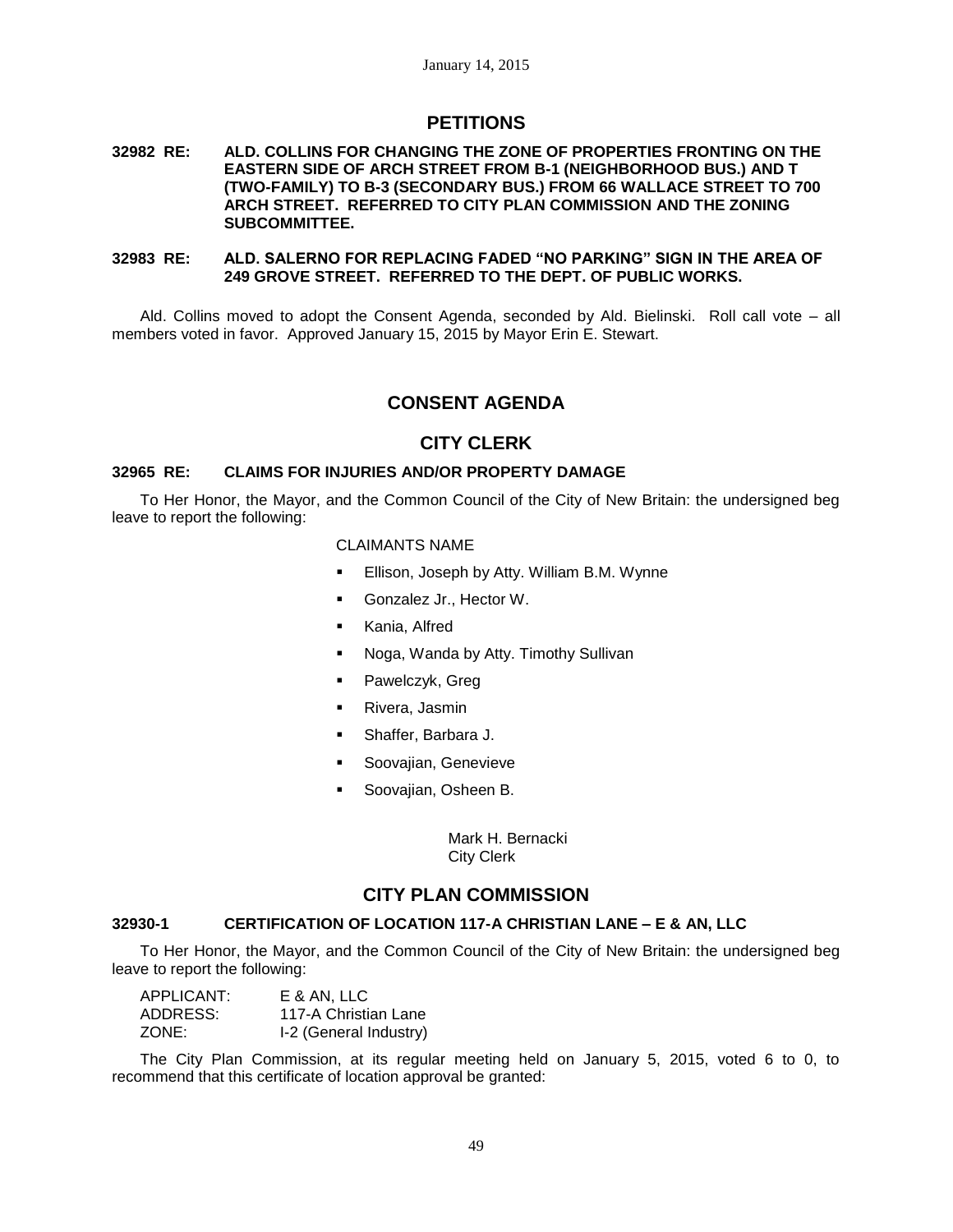BACKGROUND: The applicant is requesting the granting of a certificate of location approval to allow issuance of a used motor vehicle dealer's license and general repairer's license, in accordance with Section 14-54 of the Connecticut General Statutes. The subject property is situated on the western side of Christian Lane and is zoned I-2, general industry, which permits auto sales and automotive repair operations by right. The property is a single parcel (111-117 Christian Lane), and the applicant is leasing a separate portion of the site and existing building, designated as 117-A Christian Lane.

FINDINGS: The overall property totals slightly under two (2) acres in area and was formerly used by a bookbindery and later a commercial trash recycling operation and truck storage/maintenance facility. There is a large masonry and steel building on the site with an approximate floor area of 15,000 square feet. The site is entirely fenced, and there is sufficient room for parking of more than 100 vehicles in total.

The site was initially granted an auto repairer's and dealer's license in March 1988 (ZBA Application #3159), under ESP Autobody, involving the southeastern quadrant of the property and building area. There have been several subsequent license approvals granted on the site and, inclusive of this current applicant's space, all four of the tenant spaces are either presently or, have in the past, been licensed auto dealers' and repairers' locations. This current request is for a used auto sales and repair operation in a portion of the property that was most recently licensed under Prestige Auto, LLC in July 2012, petition #31922.

The applicant's subject space is located at the front of the property at the southern portion of the lot. The tenant area is slightly over one-third of an acre in area and encompasses approximately 3,600 square feet of building space, with a large shop area accessed by two overhead garage doors, a small waiting area and office space area. The site shows a total of 14 parking spaces including four (4) sales display vehicles at the front of the lot, near the street; the four (4) storage and/or repair spaces in a fenced area along the southern lot line with the remaining spaces available with two (2) designated customer spaces and four (4) employee spaces.

CONCLUSION: The I-2 zone allows auto sales and repair by right, and this property and several others in the immediate vicinity have long been utilized for a variety of auto sales, repairs, and related activities. The proposed re-licensing at this address would have essentially no effect on the overall character of the site and general area.

RECOMMENDATION: The City Plan Commission finds that this site is suited to the use and has been licensed for auto sales and repairs in the past. The Commission, therefore, has no objections to the granting of the certificate of location approval for this dealer/repairer license on this property.

> Louis G. Amodio, Chairman City Plan Commission

# **OFFICE OF CORPORATION COUNSEL**

## **32967 RE: ALBERT HAIR V. CITY OF NEW BRITAIN**

To Her Honor, the Mayor, and the Common Council of the City of New Britain: the undersigned beg leave to report the following:

Please be advised that the above captioned matter has been dismissed by the Honorable Judge Warren W. Eginton of the United States District Court on December 30, 2014. The plaintiff had claimed excessive force and constitutional violation by the New Britain Police Department.

> Irena J. Urbaniak City Attorney

#### **32968 RE: STEVEN KRAUSS, ET AL V. CITY OF NEW BRITAIN**

To Her Honor, the Mayor, and the Common Council of the City of New Britain: the undersigned beg leave to report the following:

Please be advised that Summary Judgment has been ordered in favor of the City of New Britain Defendants by the United States District Court Honorable Judge Shira A. Scheindlin on May 23, 2014 in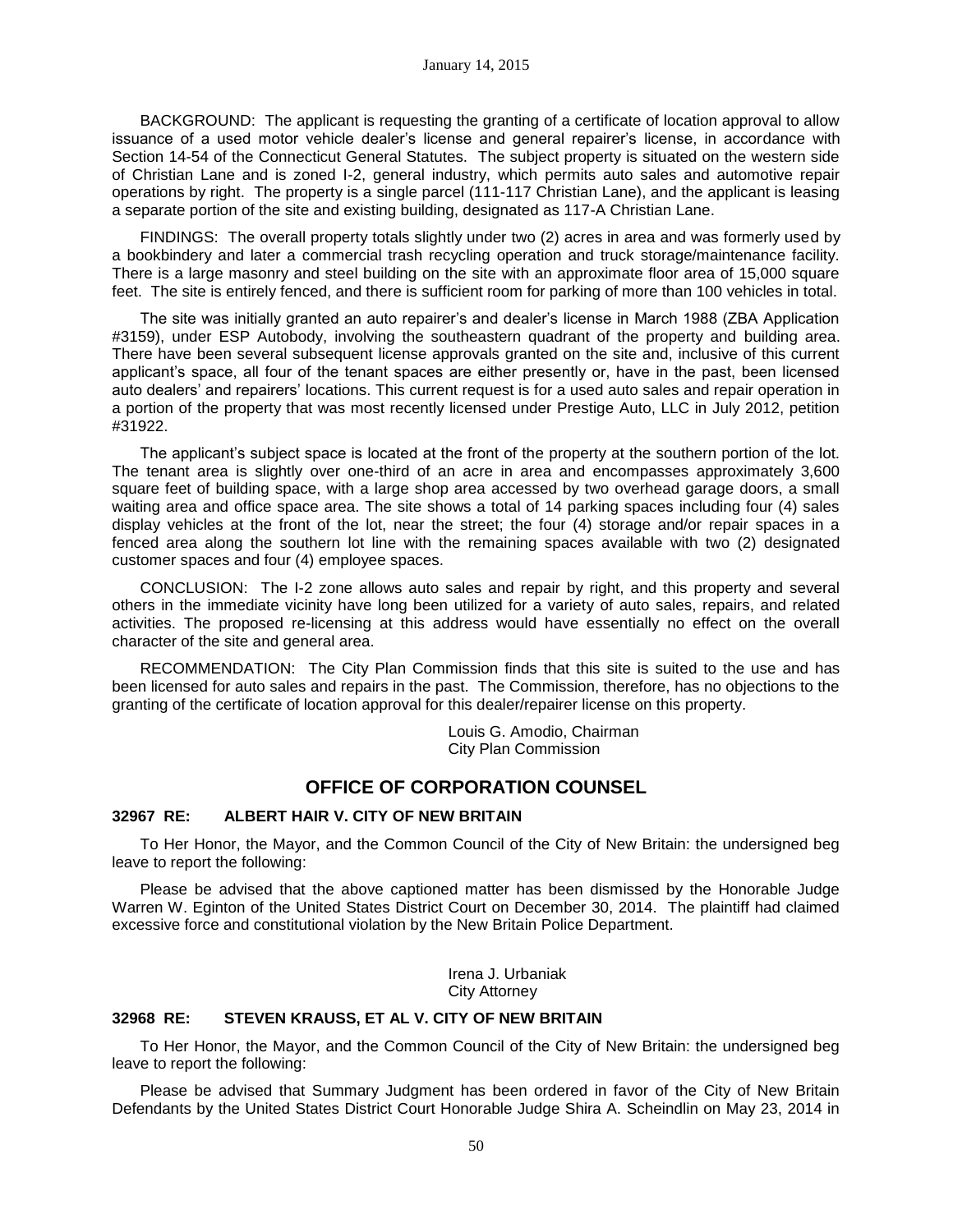the above captioned matter. On February 14, 2012, the City of New Britain Defendants filed a Motion for Summary Judgment on the grounds that the individual defendants had probable cause or arguable probable cause to arrest and search plaintiffs, or alternatively, that plaintiffs consented to the searches. The Honorable Court held that: 1.) arrests were supported by probable cause; 2.) City Defendants relied on a tip of a citizen informant whose reliability was presumed; 3.) City Defendants independently corroborated a number of the elements of the informant's tip; 4.) Even if defendants lacked probable cause to arrest plaintiffs, they were nonetheless entitled to qualified immunity; 5.) City Defendants had probable cause to conduct a warrantless search of the motor vehicle; 6.) As to the excessive force, due process and equal protection claims, the plaintiffs' failed to show the use of force was unreasonable and that they were subjected to differential treatment; and 7.) As to the Monell Claim, the plaintiffs failed to establish an underlying constitutional violation.

Plaintiff's Counsel filed an Appeal with the Second Circuit Court of Appeals in New York. The Second Circuit dismissed the case on December 22, 2014

> Irena J. Urbaniak City Attorney

# **FINANCE DEPARTMENT**

## **32969 RE: LINE ITEM TRANSFERS – 09/03/2014 THRU 01/06/2015**

To Her Honor, the Mayor, and the Common Council of the City of New Britain: the undersigned beg leave to report the following:

In accordance with the city of New Britain ordinance of Article VII – Finance, Section 2-494(3), the following departments have transferred monies from one line item to another within their departmental budget (total department budget has not changed). Each transfer will be continuously numbered from month to month throughout the fiscal year. This report represents the transfers executed by the mayor in accordance with the aforementioned ordinance for the period ending January 6, 2015

| 2. | Department:<br>From:<br>To∶<br>Amount:<br><b>Brief Description:</b> | Mayor<br>001105002-5876<br>001105004-5611<br>\$6,574.00<br>Rebudget line items | (Administrative Overhead)<br>(Office Supplies) |
|----|---------------------------------------------------------------------|--------------------------------------------------------------------------------|------------------------------------------------|
| 3. | Department:<br>From:<br>To∶<br>Amount:<br><b>Brief Description:</b> | Mayor<br>001105002-5876<br>001105001-5877<br>\$3,426.00<br>Rebudget line items | (Administrative Overhead)<br>(Administrative)  |

Rebecca Salerni Deputy Finance Director

# **PURCHASING DEPARTMENT**

## **32970 RE: COOPERATIVE PURCHASING – LAPTOP COMPUTERS – POLICE DEPT.**

To Her Honor, the Mayor, and the Common Council of the City of New Britain: the undersigned beg leave to report the following:

In accordance with City Code of Ordinances, Chapter 2, Article VIII, Division 1, Section 2-538 (a), a purchase order was requested by the New Britain Police Department for the purchase of Laptop Computers and installation accessories.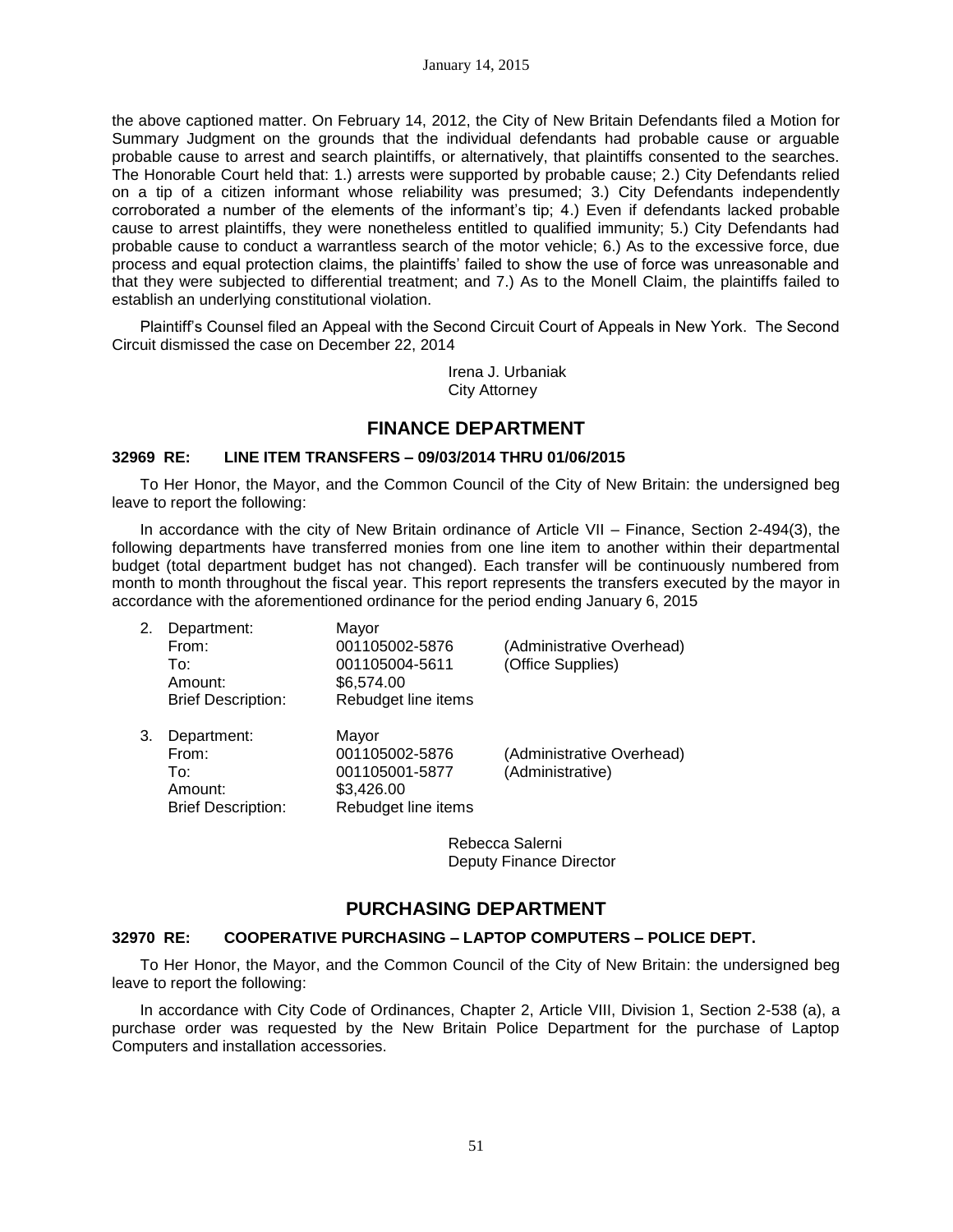| <b>Supplier</b>             | Needed Items                                           | <b>Total Price</b> |
|-----------------------------|--------------------------------------------------------|--------------------|
| Telrepco<br>Wallingford, CT | Laptop Computers, Memory<br>Modules, DC Power Adapters | \$59,701.00        |

The New Britain Police Department requests the purchase of fourteen (14) Panasonic Toughbook laptop computers and associated installation accessories. These laptops will be replacements in patrol vehicles that cannot be upgraded to accept new operating software. Telrepco is the State Contract dealer for Panasonic Toughbook Laptops under contract #13PSX0059. They are also the sole source supplier for Panasonic Toughbook Laptops in the area. The Purchasing Agent has verified this, and therefore bid solicitation for the purchase of these laptops would not be beneficial to the City. Funding is available for this purchase in the Police Department's Asset Forfeiture account #289211128-5740.

BE IT RESOLVED: That the Purchasing Agent is hereby authorized to issue a purchase order for \$59,701.00 to Telrepco of Wallingford, CT for the purchase of fourteen (14) Panasonic Toughbook laptop computers and associated installation accessories for the New Britain Police Department utilizing the State of Connecticut's Contract Award #13PSX0059.

# Jack Pieper Purchasing Agent

### **32971 RE: PROFESSIONAL SERVICES – EXTENDED MAINTENANCE FOR A DAP HANDHELD COMPUTER, INTERFACE UNIT AND SOFTWARE SUPPORT SERVICES FOR THE PUBLIC WORKS DEPT.**

To Her Honor, the Mayor, and the Common Council of the City of New Britain: the undersigned beg leave to report the following:

In accordance with City Code of Ordinances, Chapter 2, Article VIII, Division 1, Section 2-531 a purchase order was requested by the Public Works Department, Utilities Division, for Extended Maintenance on a DAP Handheld Computer, Interface Unit and Software Support Services.

Supplier **Supplier Supplier Price Price Price Price Price Price Price** TI-Sales Extended Maintenance for a DAP Handheld Computer, \$7,087.00 Sudbury, MA. Interface Unit and Software Support Services

TI-Sales is the only provider of this Extended Maintenance for the DAP Handheld Computer and Interface Unit as well as providing Software Support for these units for the Utilities Division. Ti-Sales has provided this service to the Utilities Division for many years. Ti-Sales is also the only distributor in the area that can supply the needed maintenance and software support for this DAP Handheld Computer and Interface Unit. It would be very difficult to find another area distributor or computer support company to provide the needed maintenance and software support for this DAP Handheld Computer and Interface Unit. The DAP Handheld Computer is a key component in the Utilities Division's meter reading and billing system. It is in continuous use, and is essential to the Utilities Division's ability to continue to operate. This purchase request has also been presented to the Water Commission at their January 13, 2015 meeting. At this meeting they approved the Deputy Director of the Public Works Department's recommendation to extend the Maintenance for the DAP Handheld Computer, Interface Unit and Software Support Services from TI-Sales for another year. Funding to pay for the Extended Maintenance for the DAP Handheld Computer, Interface Unit and the Software Support is available in the Public Works Department, Utilities Division's, account 9303500204-5659, Maintenance, Expenditures, Transmissions and Distributions, Operating Material and Supplies.

Resolved: that the Purchasing Agent be and hereby authorized to issue a Purchase Order for \$7,087.00 to TI-Sales of Sudbury, MA for the Extended Maintenance on the DAP Handheld Computer, Interface Unit and Software Support Services for the Public Works Department, Utilities Division, for a period of one (1) year to December 31, 2015.

> Jack Pieper Purchasing Agent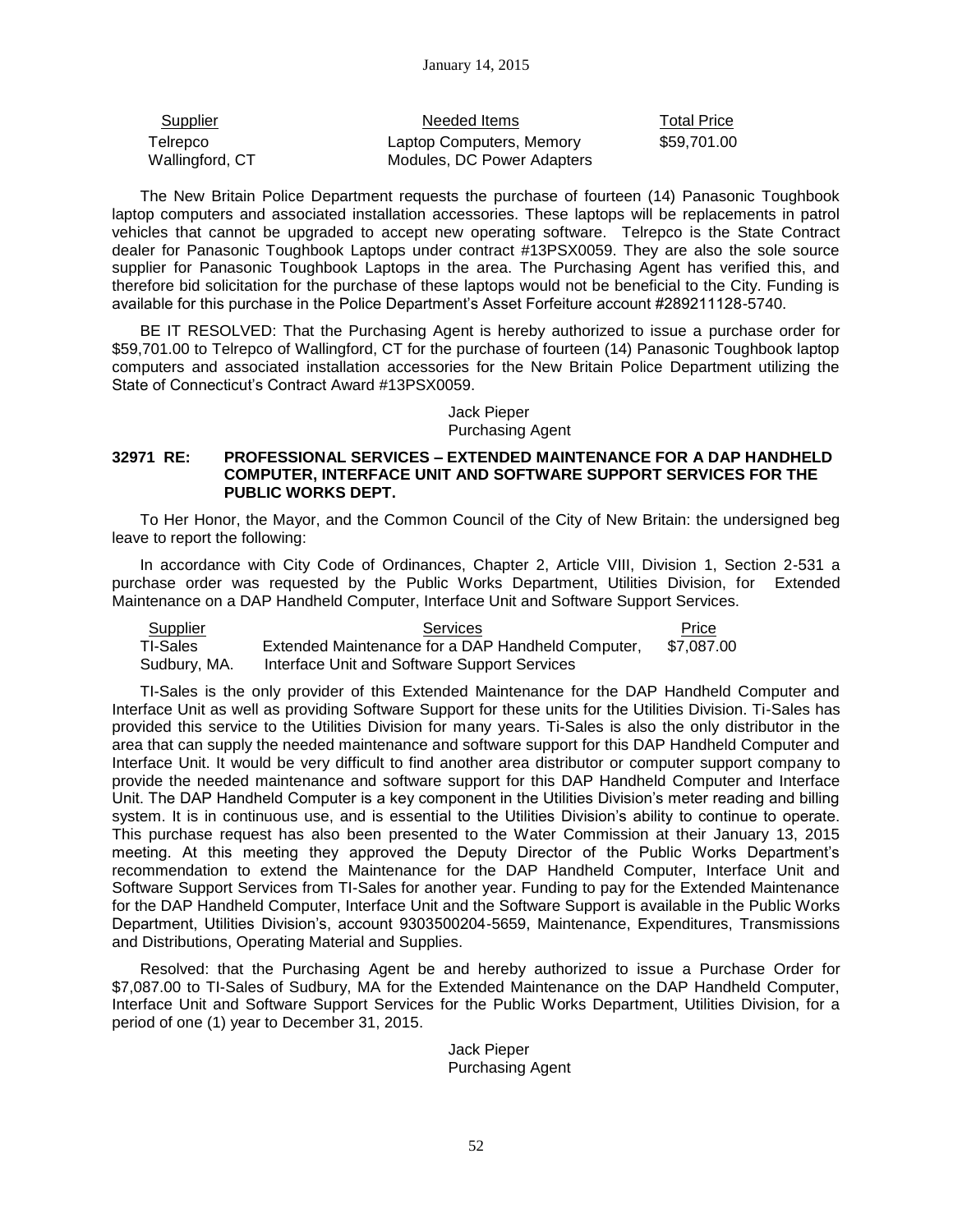# **32973 RE: EMERGENCY PURCHASE ORDER – GARAGE DEMOLITION – 266 ARCH STREET**

To Her Honor, the Mayor, and the Common Council of the City of New Britain: the undersigned beg leave to report the following:

In accordance with City Code of Ordinances, Chapter 2, Article VIII, Division V, Section 2-606a, emergency purchase order was authorized by the Mayor and issued to the vendor listed below on December 11, 2014

Supplier **Item** Item Total Price Associated Builder Wrecker, Inc. Springfield, MA.

Garage Demolition At 266 Arch Street \$9,500.00

The Purchasing Agent reports that no formal bid solicitation and advertisement as outlined in the Purchasing Ordinances were made for this item. In accordance with Section 2-606b of the City Code of Ordinances, the Purchasing Agent reports:

A Purchase Order was requested by the Department of Municipal Development for the demolition of a garage at 266 Arch Street. The location is vacant property that the Department of Municipal Development is responsible for. An inspection was conducted by the Building Department of the location on December 5, 2014. The inspection revealed that the garage was unsafe pursuant to State of Connecticut Building Codes. More than one half (1/2) of the garage's roof structure that included rafters and ceiling joists had collapsed due to wood decay. The side wall of the garage was also in a state of collapsing onto the neighboring property. Now with the winter season and the possibility of heavy wet snow it was determined the garage had to be demolished immediately before it completely collapsed. Because the condition of the garage was a public safety issue the Mayor under her executive authority approved the purchase order. Funding for the demolition of the garage came from the Department of Municipal Development's account 3027600637-5835, CDBG Grant Fund, CDBG Spot Demolition, Programs.

> Jack Pieper Purchasing Agent

## **32974 RE: PROFESSIONAL SERVICES – ANNUAL TECHNICAL SUPPORT AND MAINTENANCE FOR THE CITY ASSESSOR'S OFFICE SOFTWARE SYSTEM**

To Her Honor, the Mayor, and the Common Council of the City of New Britain: the undersigned beg leave to report the following:

In accordance with City Code of Ordinances, Chapter 2, Article VIII, Division 1, Section 2-531 a purchase order was requested by the City Assessor's Office for the annual software maintenance and technical support of their appraisal software.

| Supplier                                                       | <b>Services</b>       | Amount     |
|----------------------------------------------------------------|-----------------------|------------|
| Vision Government Solutions. Inc.  Annual Software Maintenance |                       | \$8.025.00 |
| Northboro, MA.                                                 | and Technical Support |            |

The City Assessor's Office has requested a purchase order for the Annual Software Maintenance and Technical Support of their computer assisted mass appraisal software (CAMA), Vision Appraisal. The Vision Appraisal software maintains data on approximately 17,000 City properties including ownership information, land data and building data, building sketches and photos. Vision's data is used by various City departments, City taxpayers, lawyers, title searchers and is an essential tool for the Assessor's Office in the compilation of the annual real estate Grand List. Vision Government Solutions, Inc. has been providing this annual software maintenance and technical support service to the City Assessor's office since 2002. The Vision Appraisal software is owned by Vision Government Solutions, Inc. and is the predominant software provider for this type of application. Therefore it would be very difficult to find another local software company to provide a competitive bid for annual software maintenance and support. Bid solicitation for the annual renewal of annual software maintenance and technical support would not be beneficial to the City. The cost of this annual software maintenance and technical support is shared by the Public Works Department. Funding for this annual software maintenance and technical support is available in the City Assessor's account number 001107002-5352, Revenue Collections, Data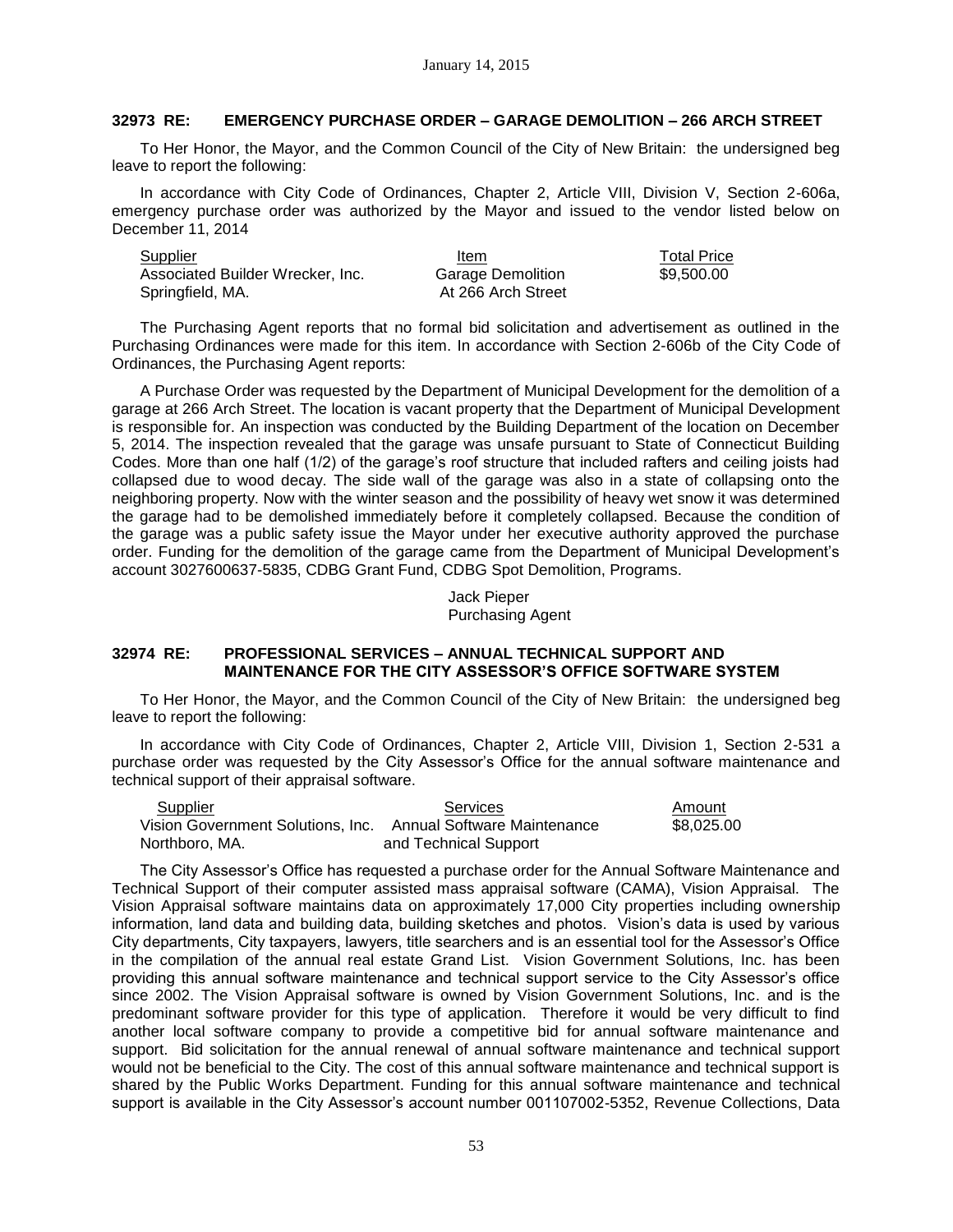Processing and the Public Works Department's account number 001315001-5436, Public Works Administration, Equipment Maintenance and Repair.

RESOLVED: The Purchasing Agent is hereby authorized to issue a purchase order for \$8,025.00 to Vision Government Solutions, Inc. of Northboro, MA. for Annual Software Maintenance and Technical Support of the City Assessor's Office appraisal software.

## Jack Pieper Purchasing Agent

### **32975 RE: FURNISHING AND DELIVERY OF TIRES, TUBES, ROAD SERVICES AND REPAIRS – PUBLIC WORKS DEPT.**

To Her Honor, the Mayor, and the Common Council of the City of New Britain: the undersigned beg leave to report the following:

Public Bid No. 3810 was solicited and received in accordance with the Purchasing Ordinances of the City of New Britain for the furnishing and delivery, on a city-wide basis of new tires, tubes, road services and repairs for City cars, trucks and off-road vehicles and equipment for the Public Works Department, Municipal Garage. Funding is available for this purchase from the Public Works Department's account number 001315006-5660, Street/Fleet, Vehicle Damage, Equipment and Supplies.

Invitations to bid were solicited, and the bid was duly advertised in the New Britain Herald Newspaper, the City and State of Connecticut's Department of Administration Services websites and mailed to Seventeen (17) local tire dealers. The Purchasing Agent did not receive any letters from the tire dealers on the mailing list who indicated that they could not respond to the bid request. The responses received are on file in the Town Clerk's Office.

The bid was reviewed for conformance to specifications by the Public Works Department Administration, the City's Fleet Manager and the Purchasing Agent. Connecticut Tire is a New Britain based tire dealer and has provided excellent service to the City for tires, tubes, road services and repairs for the past ten (10) years. They were able to provide lower prices for tire repairs and services that the City requires. The other tire companies who submitted a bid did not meet all of the bid specifications and could not provide all of the required tires or services needed by the Public Works Department. Therefore the Director of the Public Works Department is recommending that the bid be awarded to Connecticut Tire of New Britain, CT because they once again met all of the bid specifications and are located within the City to assure tire replacement, repairs and services can be performed in a timely manner.

RESOLVED: That the Purchasing Agent be and is hereby authorized to issue a standing purchase order and enter into a contract per the attached discounts and pricing for a period of two (2) years from February 1, 2015 to January 31, 2017 with Connecticut Tire of New Britain, CT for the purchase of tires, tubes, road services and repairs for City cars, trucks, off-road vehicles and equipment per the terms and specifications of Public Bid No. 3810.

# Jack Pieper Purchasing Agent

## **32976 RE: COOPERATIVE PURCHASING – COPIER FOR REGISTRARS OF VOTERS**

To Her Honor, the Mayor, and the Common Council of the City of New Britain: the undersigned beg leave to report the following:

In accordance with City Code of Ordinances, Chapter 2, Article VIII, Division 1, Section 2-538 (a), a purchase order was requested by the Registrars of Voters for the following under the State of Connecticut's Cooperative Purchasing Plan, Contract Award #012PSX0026: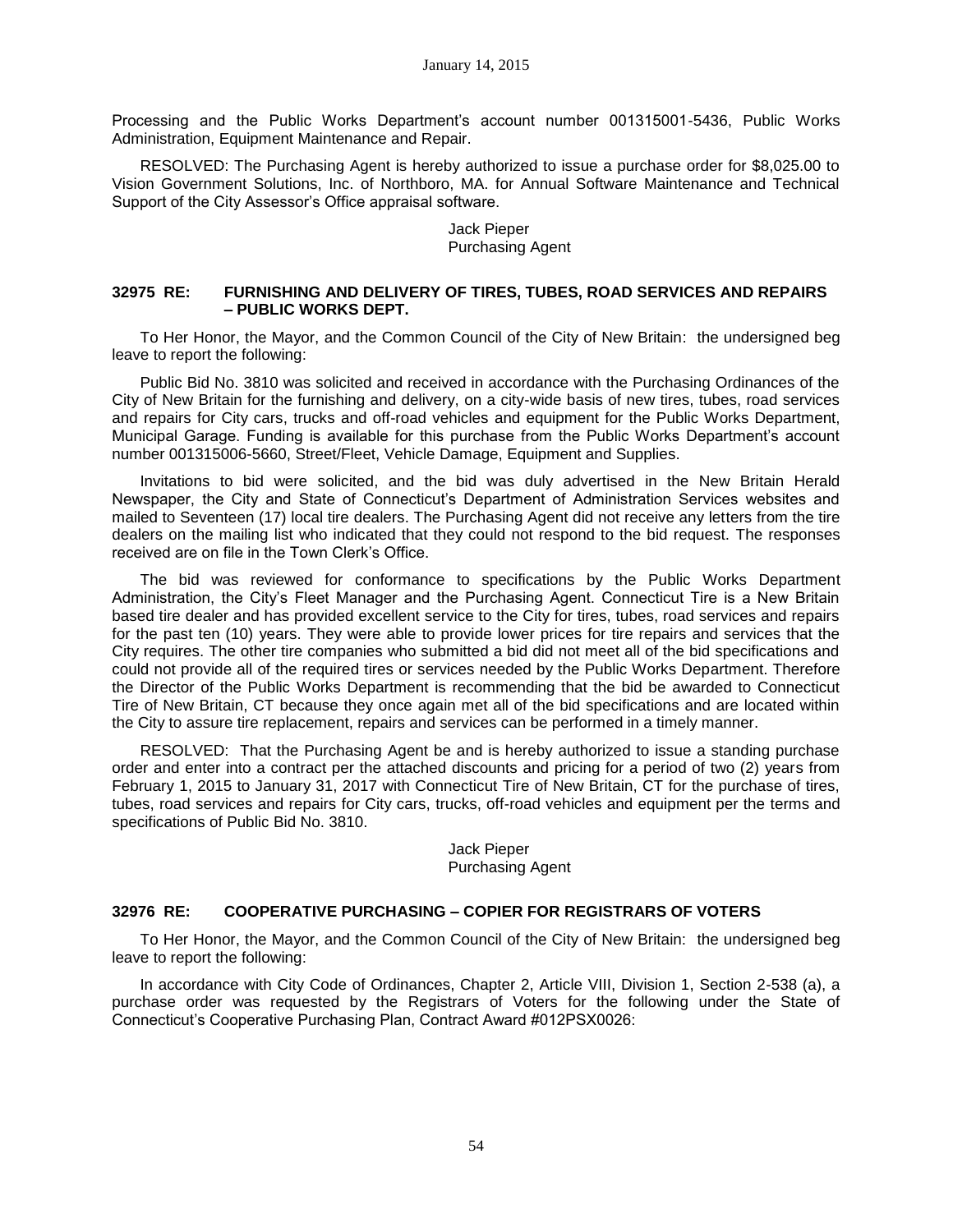Supplier Description Description Pricing A&A Office Systems Middletown, CT.

Savin MP4002 Copier Three (3) year Copier Maintenance

\$7,400.00 \$0.0075 per copy

The Registrars of Voters requested the purchase of a multifunctional copier that can copy, print, scan, e-mail, and staple. The Registrars of Voter's existing copier that they own is over seven (7) years old. It is not working properly and failed the weekend before the November election. Parts to make the needed repairs to the copier are becoming hard to obtain and some are no longer available. The price submitted by A&A Office Systems for the purchase of the new copier is the same as the State of Connecticut's Contract, 012PSX0026 that A&A Office Systems has with them. A & A will be also charging the Registrars of Voters a maintenance charge of \$0.0075 per copy which is a savings of twenty-five (25) percent per copy. This charge includes all maintenance, repairs services toner and supplies excluding paper for the new copier. Funding is available for the new Copier is in the Democratic Registrar's 001104001-5436 Equipment Maintenance and Repairs and in the Republican Registrar's account number 001104002- 5436, Equipment Maintenance and Repairs.

RESOLVED: That the Purchasing Agent is hereby authorized to issue a Purchase Order for \$7,400.00 for the new copier and enter into a three year maintenance agreement at \$0.0075 per copy with A & A Office Systems of Middletown, CT for the Registrars of Voters utilizing the State of Connecticut's Cooperative Purchasing Plan, Contract Award #012PSX0026.

> Jack Pieper Purchasing Agent

# **32977 RE: ON-CALL ENGINEERING SERVICES FOR THE PUBLIC WORKS DEPT.**

To Her Honor, the Mayor, and the Common Council of the City of New Britain: the undersigned beg leave to report the following:

Public Bid No. 3806 was solicited and received in accordance with the Purchasing Ordinances of the City of New Britain for the engagement of Professional On-Call Engineering Services for the Public Works Department for a two (2) year period, with the option for an extension for one (1) additional year. The solicited services are intended to supplement City resources and not to provide a substitute for specific project requests for proposals where the size and complexity dictates a unique solicitation. The Public Works Department at its option may select an outside firm other than those to whom an award was made when a specific expertise is warranted through a request of Common Council authorization. On-call engineering engagements may be no greater than ten percent of a budgeted project construction costs or \$50,000.00 whichever is less. Funding will be available for this purchase in various project accounts.

Invitations to bid were solicited and the bid was duly advertised in the New Britain Herald and Hartford Courant Newspapers, the City and State of Connecticut's Department of Administration Services websites and mailed to One Hundred and twenty-nine (129) Engineering and Architectural firms. The Purchasing Agent did not receive any letters from the engineering firms who were on the mailing list indicating they could not provide a response to the bid request. A list of the Engineering and Architectural firms who submitted a bid is on file in the Town Clerk's Office.

The bids were reviewed for conformance to specifications by the Public Works Department's City Engineer and the Purchasing Agent. Input was also received from the Utilities Division who may require these services. Each proposal submitted was evaluated and scored on the basis of the following criteria:

- Consultant's technical understanding of the scope of services as evidenced by the quality of the proposal submitted.
- Background and experience of the firm in providing the range of services requested.
- Demonstrated effectiveness of the consultant's proposed delivery system to ensure quality service and timely completion of services. Client references.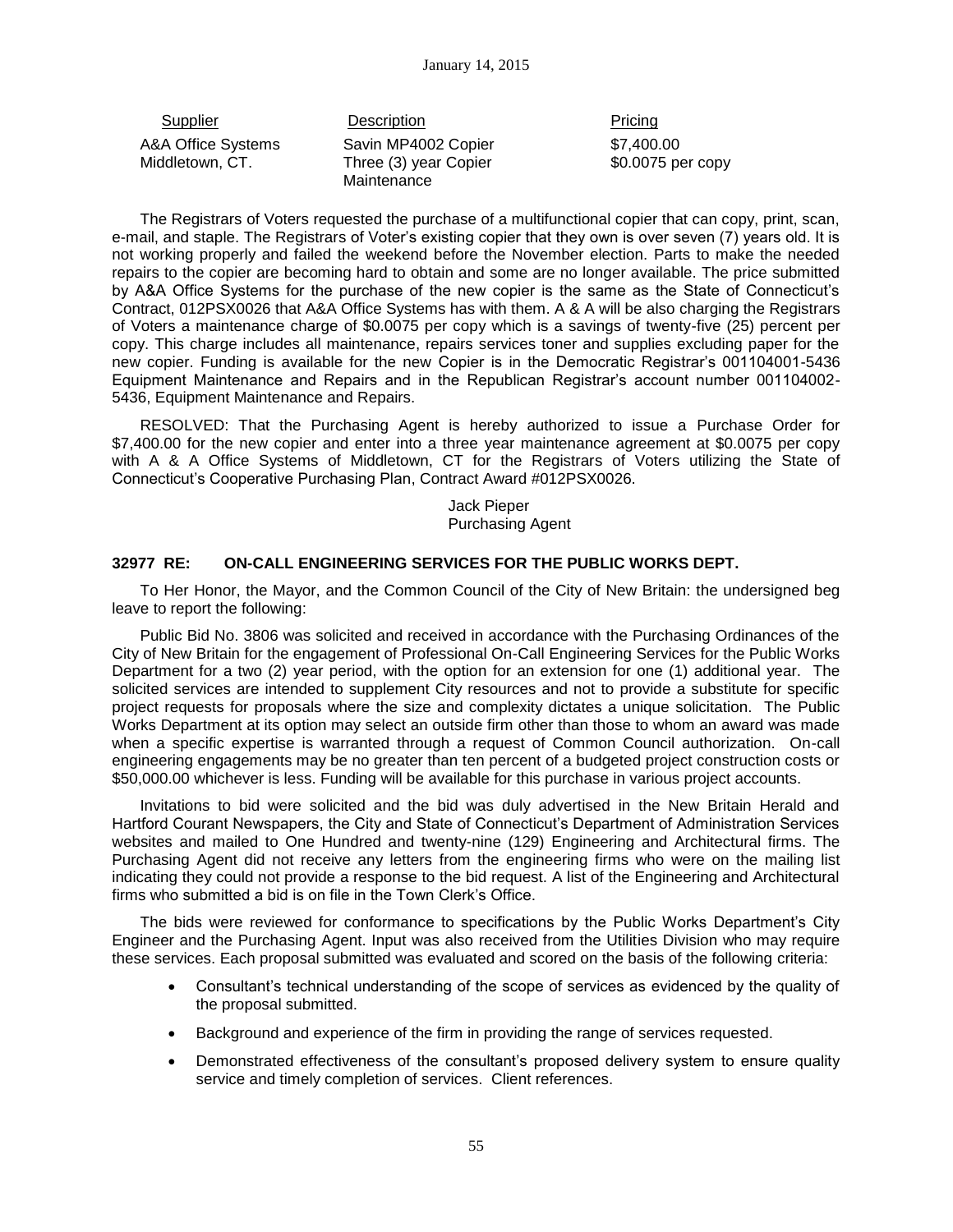- Background, education, qualifications and relevant experience of key personnel to be assigned to this contract.
- Competitiveness of proposed fees and costs.

The following Engineering and Architectural firms were selected for recommendation of a contract award:

| Alfred Benesch & Company              | Martinez Couch & Associates, LLC   |
|---------------------------------------|------------------------------------|
| <b>BL Companies</b>                   | Malone & MacBroom                  |
| Cardinal Engineering Associates, Inc. | Parsons Brinckerhoff               |
| <b>CDM Smith</b>                      | Pirie Assocates Architects, LLC    |
| CDR Maguire, Inc.                     | Quisenberry Arcari Architects, LLC |
| CMG Environmental, Inc.               | Salamone & Associates, PC          |
| Comprehensive Environmental, Inc.     | Tata & Howard, Inc.                |
| Desman Associates                     | Terracon Consultants, Inc.         |
| Fuss & O'Neil                         | Tighe & Bond                       |
| <b>GEI Consultants</b>                | <b>TLB Architects, LLC</b>         |
| Geolnsight, Inc.                      | To Design, LLC                     |
| Kaestle Boos Associates, Inc.         | Urban Engineers, Inc.              |
| Kratzert, Jones & Associates, Inc.    | Woodard & Curran                   |
| Lenard Engineering, Inc.              | Wright-Pierce                      |

RESOLVED: That the Purchasing Agent is hereby authorized to enter into a contract with the abovelisted firms for the provision of On-Call Engineering Services for a two (2) year period, Janaury 16, 2015 to Janaury 15, 2017 with the option for an extension for one (1) additional year per the terms and conditions of Public Bid No. 3806.

> Jack Pieper Purchasing Agent

# **ZONING COMMITTEE**

## **32957-1 RE: PROPOSED SALE OF 57 COURT ST. TO RAYMOND J. AKOURY COMMERCIAL BUILDERS LLC**

To Her Honor, the Mayor, and the Common Council of the City of New Britain: the undersigned beg leave to report the following:

The Committee on Planning, Zoning and Housing held a special meeting and public hearing on Wednesday, January 14, 2015, at 6:30 pm in the Council Chambers, to which was referred the matter of item #32957, purchase and sale agreement for 57 Court Street, voted to accept and refer back to the Common Council with a favorable recommendation.

> Alderman Carlo Carlozzi, Jr. **Chair**

# **REPORTS OF LEGISLATIVE COMMITTEES, BOARDS, COMMISSIONS AND DEPARTMENTS**

# **PURCHASING DEPARTMENT**

#### **32972 RE: BEEHIVE STADIUM RENOVATIONS – PARKS, RECREATION AND COMMUNITY SERVICES DEPARTMENT**

To Her Honor, the Mayor, and the Common Council of the City of New Britain: the undersigned beg leave to report the following:

Public Bid No. 3799 was solicited and received in accordance with the Purchasing Ordinances of the City of New Britain for the Beehive Stadium Renovations. The renovations are to the grandstand,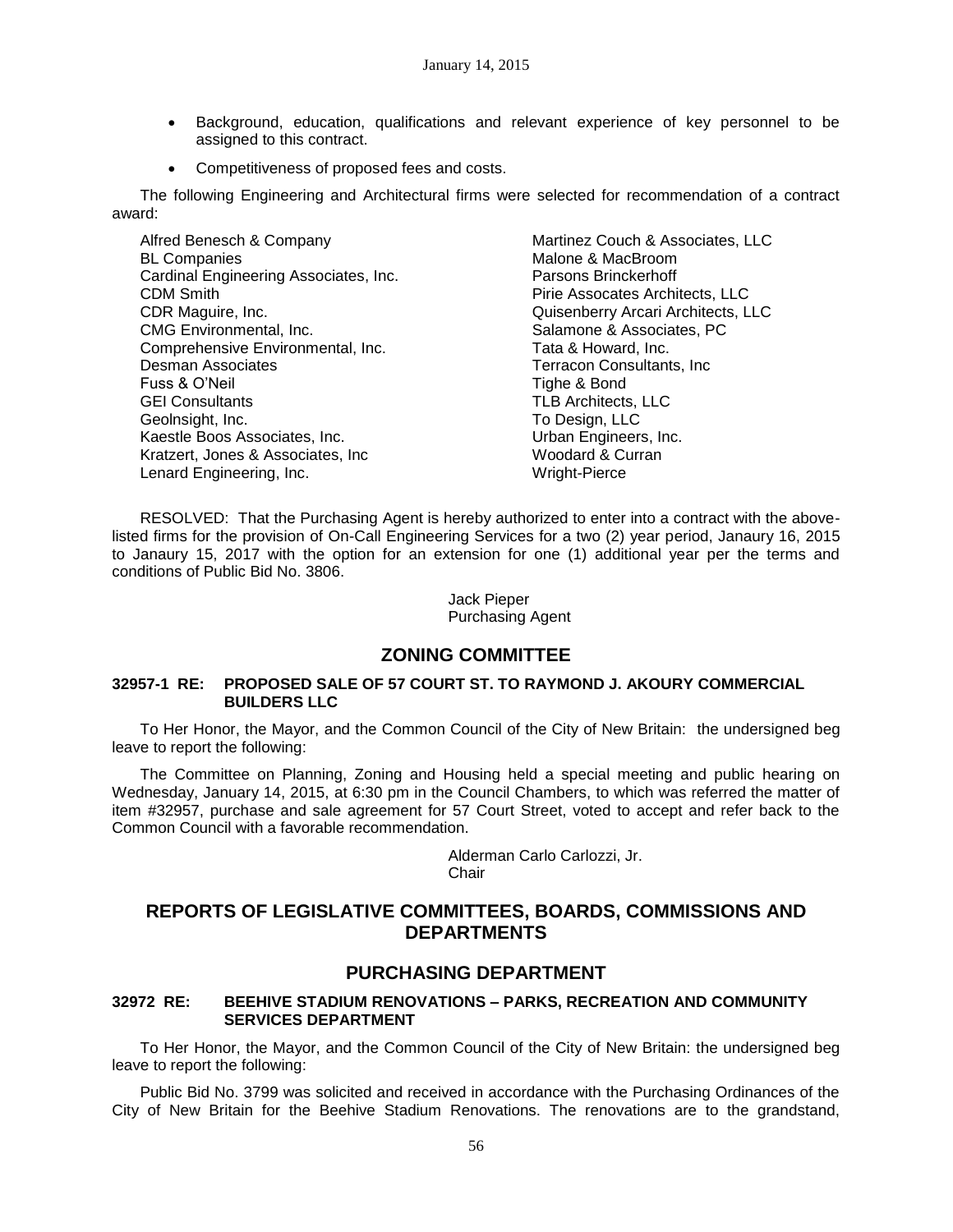concession building, locker rooms and press box. Funding is available for the renovations in various Parks, Recreation and Community Services Department's account numbers, 0083237701-5454, Beehive Stadium Improvements, Construction Contracts, 0083237501-5454, Citywide Park ADA Improvements, Construction Contracts and 2131500115-52084, LOCIP Fiscal Year 2015, ADA Compliance, All City Parks.

Invitations to bid were solicited and the bid was duly advertised in the New Britain Herald Newspaper, the City and State of Connecticut's Department of Administration Services websites and mailed to fortytwo (42) Contractors. The Purchasing Agent did not receive any letters from the Contractors on the mailing list who indicated that they could not respond to the bid request. The responses received are on file in the Town Clerk's Office.

The bids were reviewed for conformance to specifications by the Parks, Recreation and Community Services Department's Administration, the City's On-call Engineering Company associated with this project and the Purchasing Agent. Therefore the Director of the Parks, Recreation and Community Services Department is recommending the bid be awarded to J.A. Rosa Construction, LLC of Wolcott, CT. who submitted the total lowest responsible bid and met all of the bid specifications for the base bid and alternate bid.

RESOLVED: That the Purchasing Agent is hereby authorized to issue a Purchase Order for \$1,081,442.00 and enter into a contract with J.A. Rosa Construction, LLC of Wolcott, CT. for the Renovations at Beehive Stadium and the Alternate for the Parks, Recreation and Community Services Department per the terms and specifications of Public Bid No. 3799.

> Jack Pieper Purchasing Agent

Ald. Trueworthy moved to accept and adopt, seconded by Ald. Bielinski. So voted. Approved January 15, 2015 by Mayor Erin E. Stewart.

# **REGISTRARS OF VOTERS**

## **32932-1 RE: ISSUES THAT OCCURRED ON ELECTION DAY – NOV. 4, 2014**

To Her Honor, the Mayor, and the Common Council of the City of New Britain: the undersigned beg leave to report the following:

As requested by Petition # 32932, to provide a report to the Common Council pertaining to issues of note that occurred on election day, November 4th, and the performed or suggested action(s) taken to address such issues, our review submits the following:

- Issue: 'A' tabulator at Pulaski Middle School (District 12) malfunctioned and would not process ballots.
- Solution: 'B' (back-up) tabulator was sent out to district. Ballots cast to that point through 'A' machine were sequestered and run through the 'B' machine after 8:00 pm. Machine count vs. official list count was fully reconciled.

Post-election:

LHS (tabulator company) found dust and static buildup inside the ballot box and determined this was cause of malfunction. To be cleaned in May during scheduled annual maintenance.

- Issues: 'A' tabulator at DiLoreto Magnet School (District 14) malfunctioned and would not process ballots.
- Solutions: 'B' (back-up) tabulator was sent out to district. Ballots cast to that point through 'A' machine were sequestered and run through the 'B' machine after 8:00 pm. Machine count vs. official list count was fully reconciled.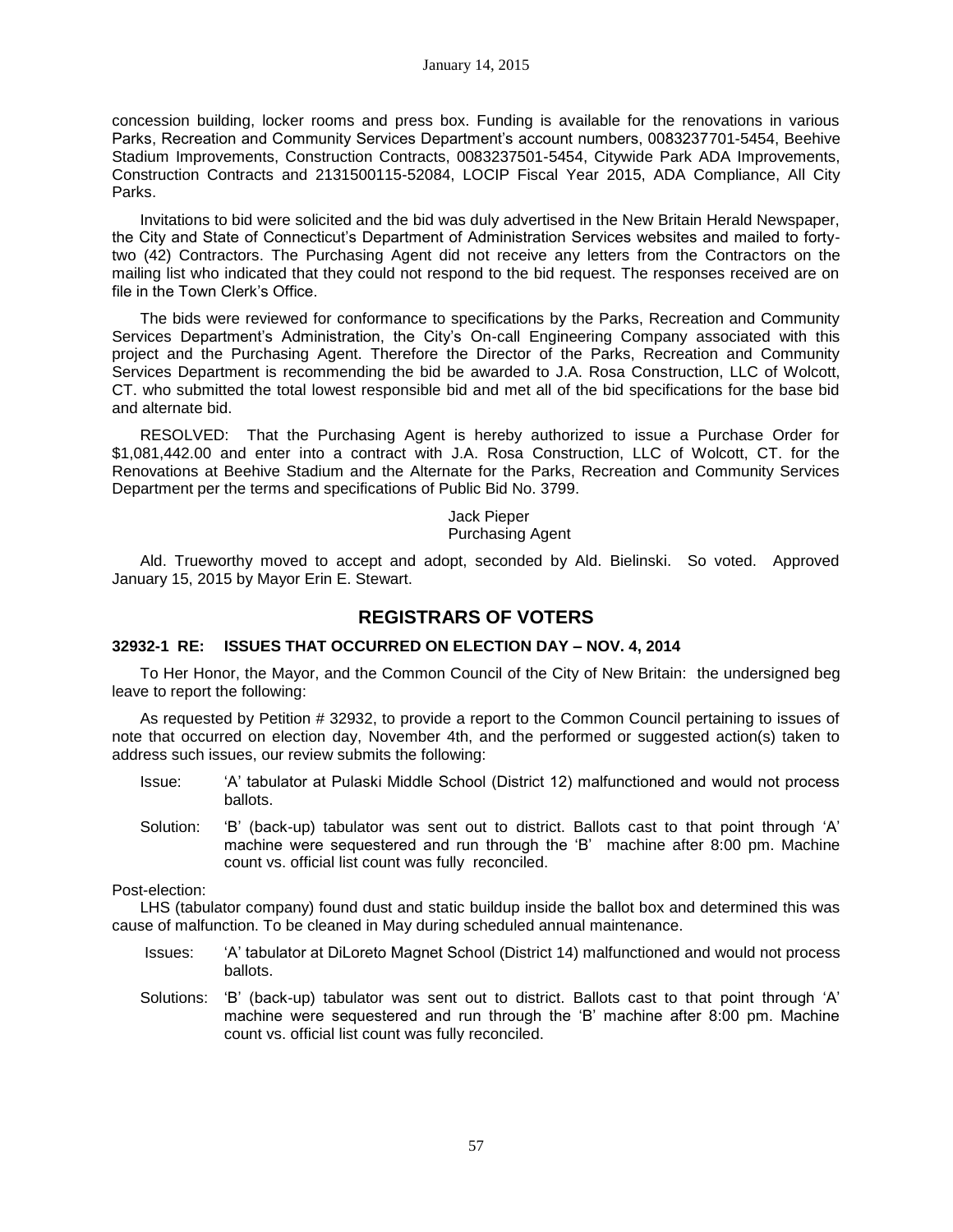Post-election:

LHS (tabulator company) found 'A' tabulator to have a bad ballot reader and took it back for repair (under contract).

- Issues: 1. 'A' tabulator at Slade Middle School (District 15) malfunctioned and would not process ballots.
	- 2. 50 ballots missing during tabulator replacement.
	- 3. 'B' tabulator tape printouts at end of night were not fully legible.
- Solutions: 1. 'B' (back-up) tabulator was sent out to district. Ballots cast to that point through 'A' machine were sequestered and run through the 'B' machine after 8:00 pm. Machine count vs. official list count was fully reconciled.

2. Found 50 ballots – one processed ballot became lodged at an angle high up inside the ballot box and it suspended the next 49 ballots.

3. Ran multiple tape printouts to gather all candidate totals.

Post-election:

LHS (tabulator company) found dust and static buildup inside the ballot box and determined this was cause of ballots becoming jammed when 'A' tabulator was being used. 'B' tabulator was found to have a bad printer which caused the illegible tape printouts. Both to be cleaned in May during scheduled annual maintenance.

- Issue: Campaign signs and personnel inside 75 ft. markers at Generale Ameglio Hall (District 7), Smalley Academy (District 8) and DiLoreto Magnet School (District 14).
- Solution: Moderators instructed campaign personnel to remove themselves and all signs beyond the 75 ft. markers. This action needed to be repeated a few times at each district.

## Post-election:

Common Council passed amendment to Chapter 3 Section 3-11 of city Ordinance providing exception for political signs to be posted on public property during election days.

Issue: Parking during morning hours at Slade Middle School (District 15) mostly non-existent for voters due to a city-wide teacher in-service training. This caused a number of voters to be frustrated and leave without voting.

Solution: Registrar of Voters Peter Gostin visited the principal at 9:30 am and received concession that teachers would move vehicles from first two rows to alternate parking areas at 10 am break. Inservice ended at noon which resolved the issue for the balance of the day.

## Post-election:

Juan Verdu has spoken with BOE President Sharon Saavedra-Beloin, who said the issue will be brought up to the Board and Superintendent Kelt Cooper to ensure the first two rows are reserved for voters on election day as long as our office provides the school with signs. Both Registrars will stay on top of this issue and see it through.

# Other Notes of Interest:

Item:

A debriefing session was held in early December with all Moderators to review best practices and enlist their thoughts and ideas for improving election day operations for 2015.

Pre-2015 election: Increase training regarding write-in vote procedures to account for valid candidate votes, and improve election day registration (EDR) training that addresses initial voter check-in screening, more complete log book entries, and better documenting and sorting of EDR ballot deliveries.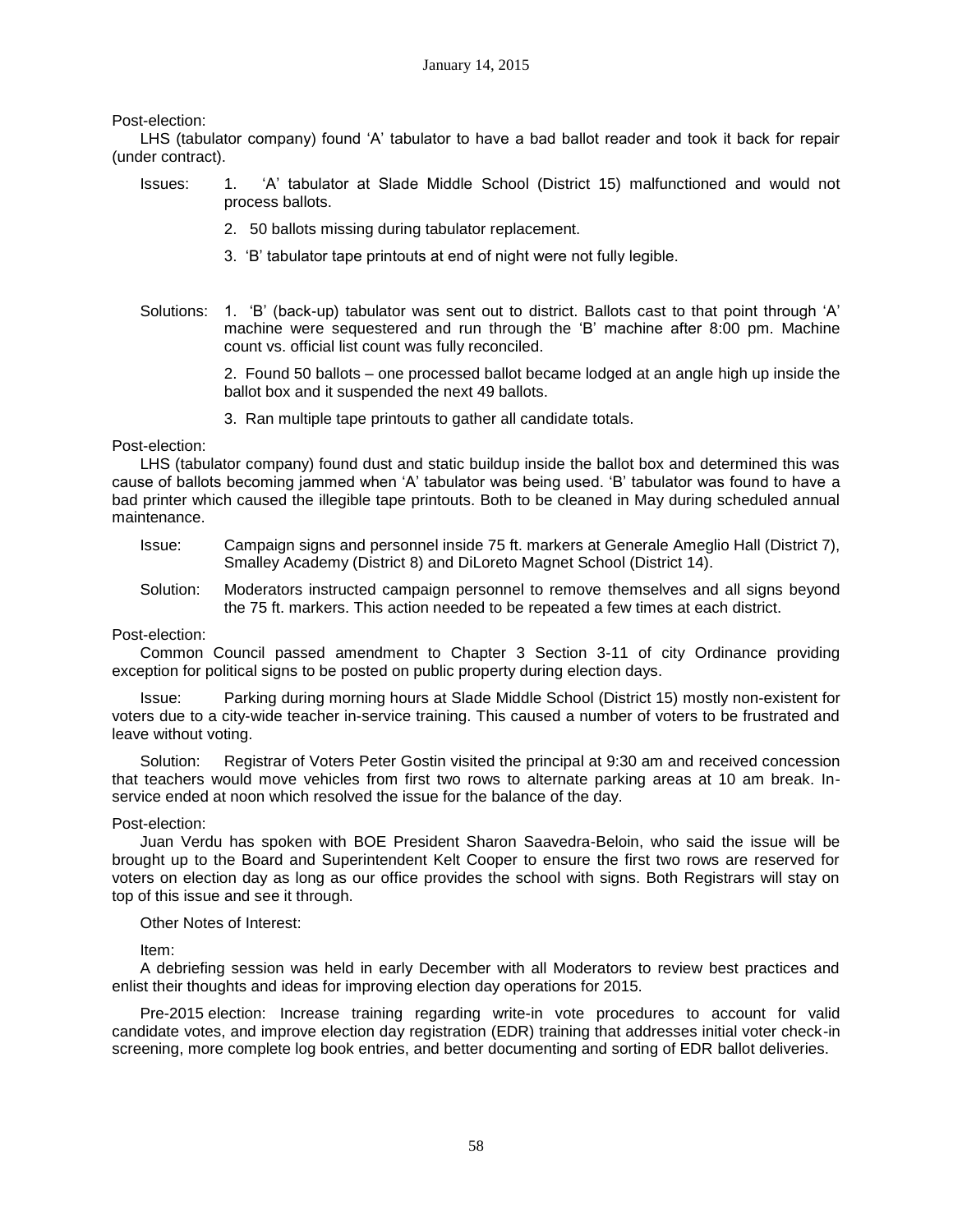Item:

The electronic poll book trials at Pulaski Middle School and HRA were a success. Check-in of voters was much quicker vs. the manual voter list normally used. There was a short shutdown of the e-poll book laptops due to an internal clock reset issue, but this was fixed within a half hour and no other problems occurred the rest of the day.

Pre-2015 election: A city-wide rollout of electronic poll books to take place for the 2015 municipal elections. Advantages include quicker check-in of voters, shorter waits in line, elimination of cost for 68 poll worker positions (party checkers), 30 second interval updates that provide instant information to the political parties as to who has voted by district and/or across the city along with turnout percentages.

> Peter Gostin Juan Verdu Registrars of Voters

Ald. Carlozzi moved to accept, seconded by Ald. DeFronzo. Report accepted with Ald. Carlozzi and Ald. Platosz opposed. Approved January 15, 2015 by Mayor Erin E. Stewart.

# **ZONING COMMITTEE**

# **32930-2 RE: CERTIFICATE OF LOCATION FOR 117-A CHRISTIAN LANE E & AN LLC**

To Her Honor, the Mayor, and the Common Council of the City of New Britain: the undersigned beg leave to report the following:

The Committee on Planning, Zoning and Housing held a regular meeting and public hearing on Tuesday, January 6, 2015, at 7:00 pm in the Council Chambers, to which was referred the matter of item #32930, E & AN, LLC for the granting of a certificate of location approval to allow issuance of a used motor vehicle dealer's license voted to accept and refer back to the Common Council with a favorable recommendation.

> Alderman Carlo Carlozzi, Jr. **Chair**

Ald. Bielinski moved to accept and adopt, seconded by Ald. Collins. Ald. Bielinski moved to amend by adding a copy of petition #32930, seconded by Ald. Trueworthy. Amendment carried. Report as amended accepted and adopted. Ald. Defronzo, Sanchez, Giantonio, Salvio, Magnuszewski and Collins recused themselves – they did not attend the Planning, Zoning and Housing Committee meeting. Approved January 15, 2015 by Mayor Erin E. Stewart.

Ald. DeFronzo, Sanchez, Giantonio, Salvio, Magnuszewski, and Collins returned to the Chambers.

# **NEW BUSINESS**

# **RESOLUTIONS**

## **32978 RE: BUDGET TRANSFER – FINANCE DEPT. \$2,258**

To Her Honor, the Mayor, and the Common Council of the City of New Britain: the undersigned beg leave to recommend the adoption of the following:

WHEREAS, pursuant to an agreement signed on April 4, 2013 between the City of New Britain and Local 818 bargaining unit, payment in the amount of \$2,258 is to be made to an employee of the Finance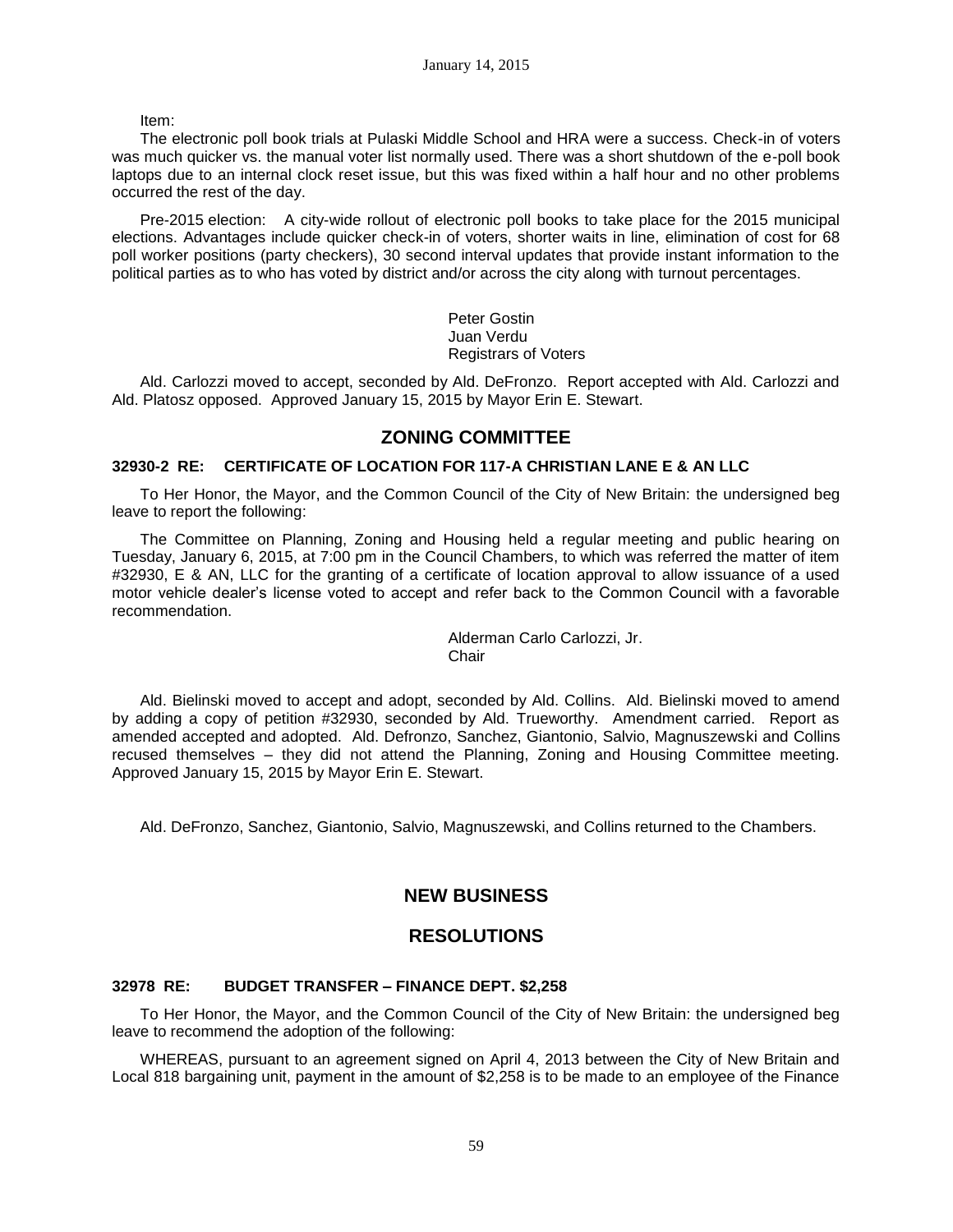Department for the compensation time related to the FEMA and FHWA filings for Winter Storm Alfred and Winter Storm Charlotte.

WHEREAS, the FEMA and FHWA monies were received as "Miscellaneous Revenue" in previous fiscal years,

WHEREAS, a transfer from the Contingency Account to the Finance Department Full Time Salaries Account is necessary to make this payment;

WHEREAS, the FY 2014 - 2015 budget includes monies within the Contingency Account,

THEREFORE, BE IT, RESOLVED, that a budget amendment in the General Fund for FY 2014 – 2015 be executed to formally increase/(decrease) the appropriate accounts as follows:

|                                          |                              | Current       | Increase/  | Amended       |
|------------------------------------------|------------------------------|---------------|------------|---------------|
| <b>Account Number</b>                    | <b>Account Description</b>   | <b>Budget</b> | (Decrease) | <b>Budget</b> |
| Decrease Expenditures:<br>001625101-5871 | Contingency                  | \$733,311     | (\$2,258)  | \$731,053     |
| Increase Expenditures:<br>001107004-5121 | Finance - Full Time Salaries | \$802,745     | \$2,258    | \$805,003     |

Alderman Adam Platosz Alderman Daniel Salerno

Ald. Salerno moved to accept and adopt, seconded by Ald. Platosz. So voted. Approved January 15, 2015 by Mayor Erin E. Stewart.

## **32979 RE: THE SALE OF 1.221 ACRE PARCEL OF LAND BY THE NEW BRITAIN BOARD OF WATER COMMISSIONERS TO THE RAGGED MOUNTAIN FOUNDATION**

To His Honor, the Mayor, and the Common Council of the City of New Britain: the undersigned beg leave to recommend the adoption of the following:

WHEREAS, a certain parcel of land, 1.221 acres, located in the Town of Southington two thousand feet east of Andrews Street and abutting land currently owned by the Ragged Mountain Foundation has been verified to be Class II Water Company Land by the Water Department ; and

WHEREAS the riparian water rights to said parcel shall be retained by City of New Britain Board of Water Commissioners with the approval of the Connecticut Department of Public Health, Water Supplies Section ; and

WHEREAS a permanent conservation easement on the land shall be retained by City of New Britain Board of Water Commissioners to preserve the land in perpetuity predominantly in its natural scenic and open condition for the protection of natural resources and public water supplies while allowing for recreation consistent with such protection and improvements necessary for the protection or provision of safe and adequate potable water; and

WHEREAS Section 12. Subsection (e) of section 25-32 of the Connecticut General Statutes allow the City of New Britain to sell this Class 2 water company land to the Ragged Mountain Foundation; and

WHEREAS application must be made to the Commissioner of the Connecticut Department of Public Health to grant said sale; and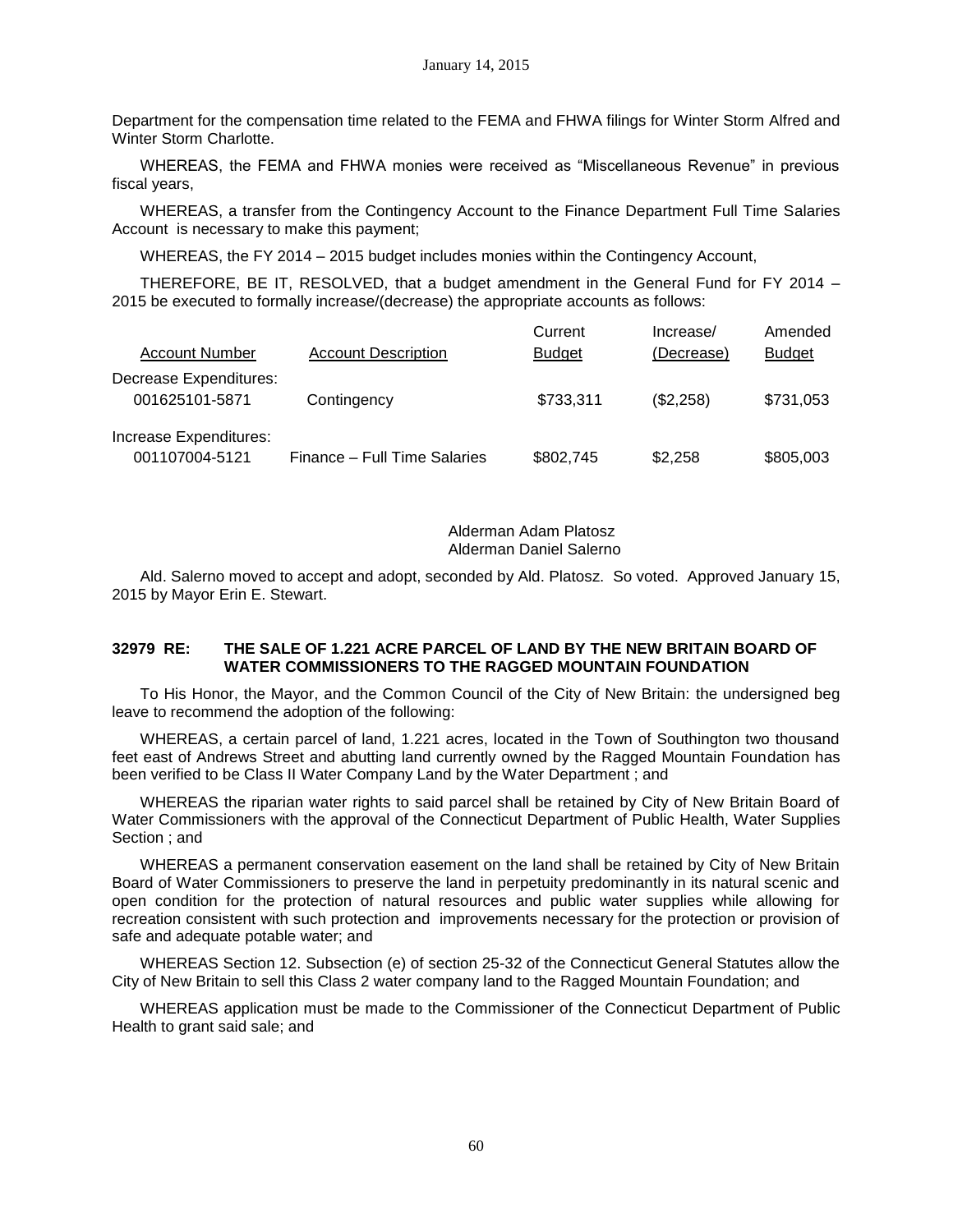WHEREAS, the City of New Britain Board of Water Commissioners voted at its Regular Meeting of December 9, 2014 to sell the parcel to the Ragged Mountain Foundation, and to forward the sale to the Mayor and the Common Council with a favorable recommendation for their approval.; and

WHEREAS, the Mayor has approved the sale of the parcel and recommends it to the Common Council of the City of New Britain in accordance with Section 15-4(x) of the Charter of the City of New Britain; therefore, be it

RESOLVED, that the Common Council of the City of New Britain hereby approves the sale of the 1.221 acre parcel by the City of New Britain Board of Water Commissioners to the Ragged Mountain Foundation for a total purchase price of four thousand fifty-three dollars (\$4053.00) plus survey and closing costs and the Mayor and the Chairman of the City of New Britain Board of Water Commissioners are hereby authorized to execute any and all documents necessary for the conveyance of said property.

> Alderman Daniel Salerno Alderman Adam Platosz Common Council Liaison Water Department

Ald. Platosz moved to accept and refer to the Committee on Planning, Zoning and Housing, seconded by Ald. Giantonio. So voted. Approved January 15, 2015 by Mayor Erin E. Stewart.

## **32980 RE: THE PURCHASE OF 2 MARKED FORD INTERCEPTOR UTILITY VEHICLES – POLICE DEPT.**

To Her Honor, the Mayor, and the Common Council of the City of New Britain: the undersigned beg leave to recommend the adoption of the following:

WHEREAS, the Drug Investigation Fund is an existing special revenue fund to which most revenue is credited as the result of the Federal drug asset forfeiture program, the greatest share of the proceeds from which are returned to Police Departments for use in drug control strategy, and

WHEREAS, the purpose of this resolution is to have the Council approve the purchase of two (2) marked Ford Interceptor Utility vehicles with funds that have accumulated in the Drug Investigation fund from MHQ, the State contract holder for police vehicles, and

WHEREAS, these utility vehicles will be used in the Traffic Safety Bureau for traffic accident investigations, traffic control, funeral escorts, parade escorts and for community policing, thus freeing up three (3) Ford Crown Victoria patrol cars to receive canine containment units, and

WHEREAS, the two (2) Ford Interceptor Utility vehicles will be purchased with funds in the Drug Investigation Fund at no cost to the City THEREFORE BE IT

RESOLVED, that the Council approve the purchase of two (2) marked Ford Interceptor Utility vehicles from MHQ of Middletown, CT, the State contract holder for police vehicles, and allocate funds that have accumulated in the Drug Investigation fund to outfit all of them with emergency equipment and graphics as follows:

#### Drug Investigation Fund

| Revenue:                       |                             |                                                                                                                              |
|--------------------------------|-----------------------------|------------------------------------------------------------------------------------------------------------------------------|
| 289211128-4223                 | <b>Fund Balance Federal</b> | \$94.640                                                                                                                     |
| Expenditure:<br>289211128-5740 | Equipment                   | \$94.640                                                                                                                     |
|                                |                             | Ald. Suzanne Bielinski - Police Liaison<br>Ald. Carlo Carlozzi, Jr. - Police Liaison<br>Ald. Wilfredo Pabon - Police Liaison |

61

Ald. Emmanuel Sanchez - Police Liaison Ald. Robert Smedley - Police Liaison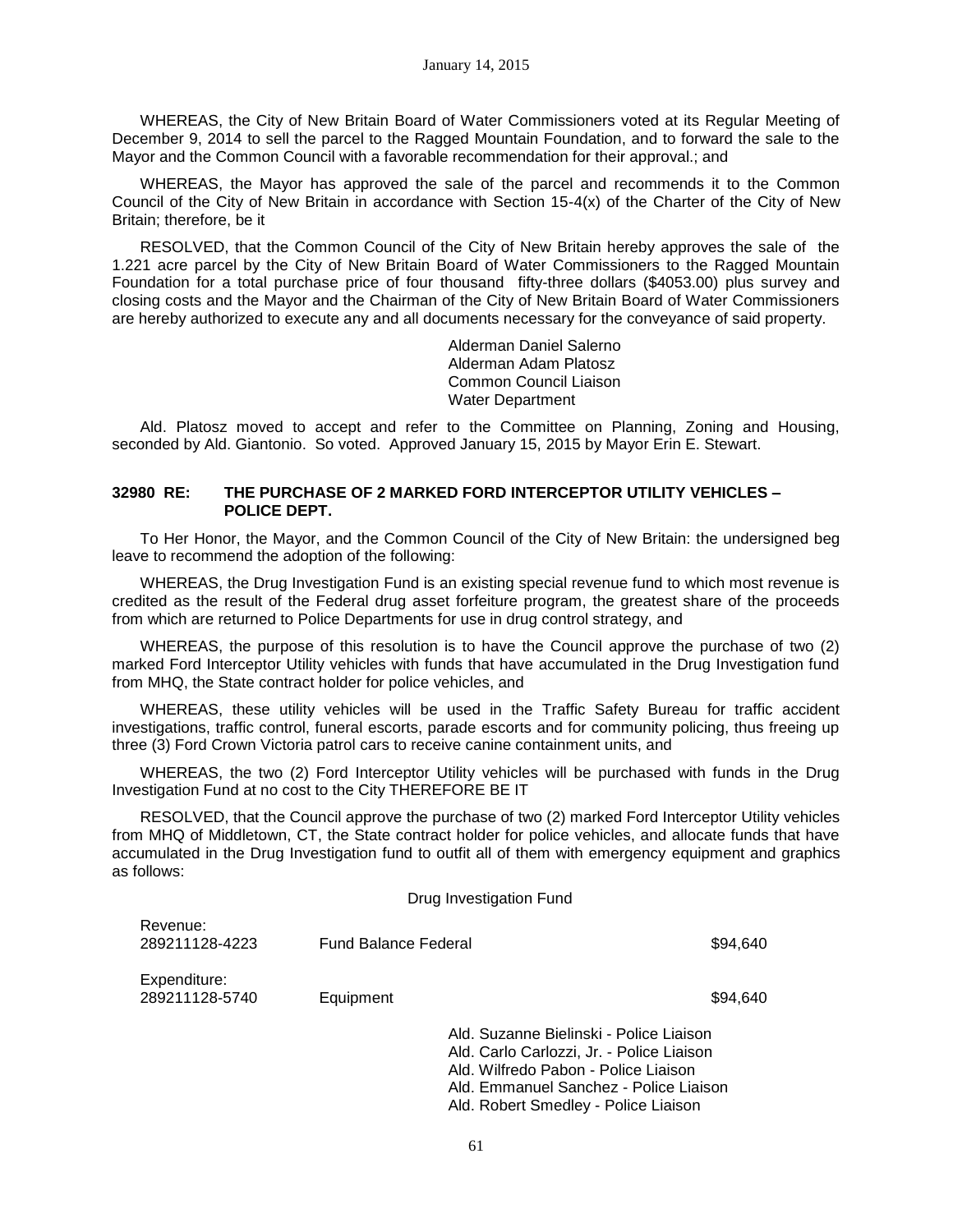Ald. Bielinski moved to accept and adopt, seconded by Ald. Pabon. So voted. Approved January 15, 2015 by Mayor Erin E. Stewart.

# **32981 RE: BUDGET TRANSFER - \$30,840 FROM CONTINGENCY ACCOUNT TO YOUTH SERVICE BUREAU AND DISABILITIES COMMISSION**

To Her Honor, the Mayor, and the Common Council of the City of New Britain: the undersigned beg leave to recommend the adoption of the following:

Whereas, in September 2014, the Common Council approved the Mayor's City-wide reorganization plan. This reorganization included the merger of the Community Services Department with the Recreation Division (formerly a division of the Public Works Department) creating a new Recreation and Community Services Department.

Whereas, due to this merger, the Director of the former Community Services Department submitted his resignation.

Whereas, due to his longevity with the City of New Britain, his payout for unused sick, vacation and personal time amounted to \$30,840.

Whereas, every year, monies are budgeted in the Contingency Account for unanticipated expenditures. The current contingency balance stands at \$733,311. Therefore, be it

RESOLVED, that the amount of \$30,840 be transferred from the Contingency Account into the Youth Service Bureau and Disabilities Commission Accounts as specified below:

| Budget Increase:<br>278536001-5121        | <b>YSB FT Salaries</b>                              | \$26,214 |
|-------------------------------------------|-----------------------------------------------------|----------|
| 001523003-5121                            | Disabilites Comm FT Salaries                        | \$4,626  |
| <b>Total Budget Increase</b>              |                                                     | \$30,840 |
| <b>Budget Decrease:</b><br>001625101-5871 | <b>General Fund Contingency</b>                     | \$30,840 |
|                                           | Alderman Daniel Salerno<br>Alderman Jamie Giantonio |          |

Ald. Salerno moved to accept and adopt, seconded by Ald. Giantonio. So voted. Approved January 15, 2015 by Mayor Erin E. Stewart.

# **32957-2 RE: THE SALE OF 57 COURT STREET TO RAYMOND J. AKOURY, COMMERCIAL DESIGN BUILDERS LLC FOR NOT LESS THAN \$40,000**

To Her Honor, the Mayor, and the Common Council of the City of New Britain: the undersigned beg leave to recommend the adoption of the following:

Resolution Summary: PURPOSE. To convey a City of New Britain-owned property for rehabilitation and housing.

WHEREAS, the City of New Britain currently owns property known as 57 Court Street which had been acquired through the foreclosure process on 6/7/13; and

WHEREAS, Raymond J. Akoury, Commercial Design Builders, LLC, has offered to purchase the property for Forty Thousand Dollars (\$40,000.00) and will rehabilitate the condition of the building; and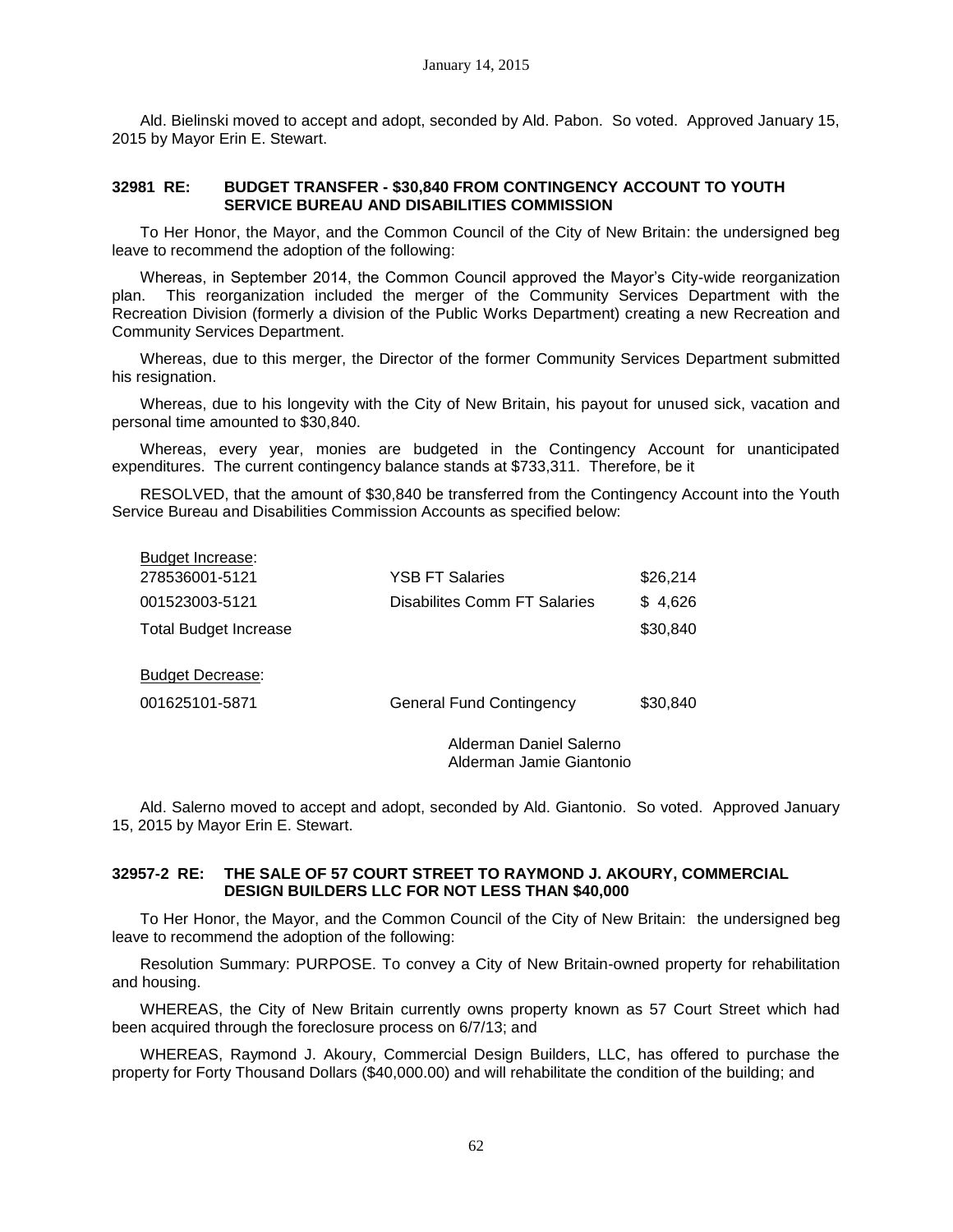WHEREAS, Raymond J. Akoury, Commercial Design Builders, LLC, is proposing to extensively upgrade and modernize the building and convert it into individual residential apartments; and

WHEREAS, it is in the best interest of the City of New Britain to have this property rehabbed and restored to the grand list; now, therefore be it

RESOLVED, that Erin E. Stewart, Mayor, be and is hereby authorized to negotiate and execute on behalf of the City of New Britain a Purchase and Sales Agreement with Raymond J. Akoury, Commercial Design Builders, LLC, for property known as 57 Court Street and to execute any and all documents necessary for the conveyance of said property in accordance with the terms of said agreement at a sales price not less than Forty Thousand Dollars (\$40,000.00).

> Alderman Michael Trueworthy Property Management Liaison

Ald. Trueworthy moved to accept and adopt, seconded by Ald. Giantonio. So voted. Approved January 15, 2015 by Mayor Erin E. Stewart.

Mayor Stewart called for a recess at 9:11 p.m.

The Council voted to return to order at 9:38 p.m. on motion of Ald. Trueworthy, seconded by Ald. Collins.

Ald. Carlozzi moved to suspend the rules in order to amend the agenda, seconded by Ald. Collins. So voted.

Ald. Carlozzi moved to withdraw item 7, seconded by Ald. Collins. So voted.

Ald. Collins moved the Council enter into Executive Session to discuss Report of the Corporation Counsel #32966, and that they be accompanied by the Corporation Counsel and the Mayor. Motion seconded by Ald. Trueworthy. Roll call vote – all members voted in favor.

Executive Session began at 9:40 p.m.

Ald. Giantonio left the Chambers at 9:40 p.m. due to illness and did not attend the Executive Session.

The Council voted to return to order at 9:54 p.m. on motion of Ald. Bielinski, seconded by Ald. Collins.

# **OFFICE OF THE CORPORTION COUNSEL**

#### **32966 RE: NATALIE PETROSO V. CITY OF NEW BRITAIN**

To Her Honor, the Mayor, and the Common Council of the City of New Britain: the undersigned beg leave to report the following:

RESOLVED, By the Common Council of the City of New Britain that the sum of ONE HUNDRED TWENTY TWO THOUSAND FIVE HUNDRED DOLLARS (\$122,500.00) be paid to Natalie Petroso and